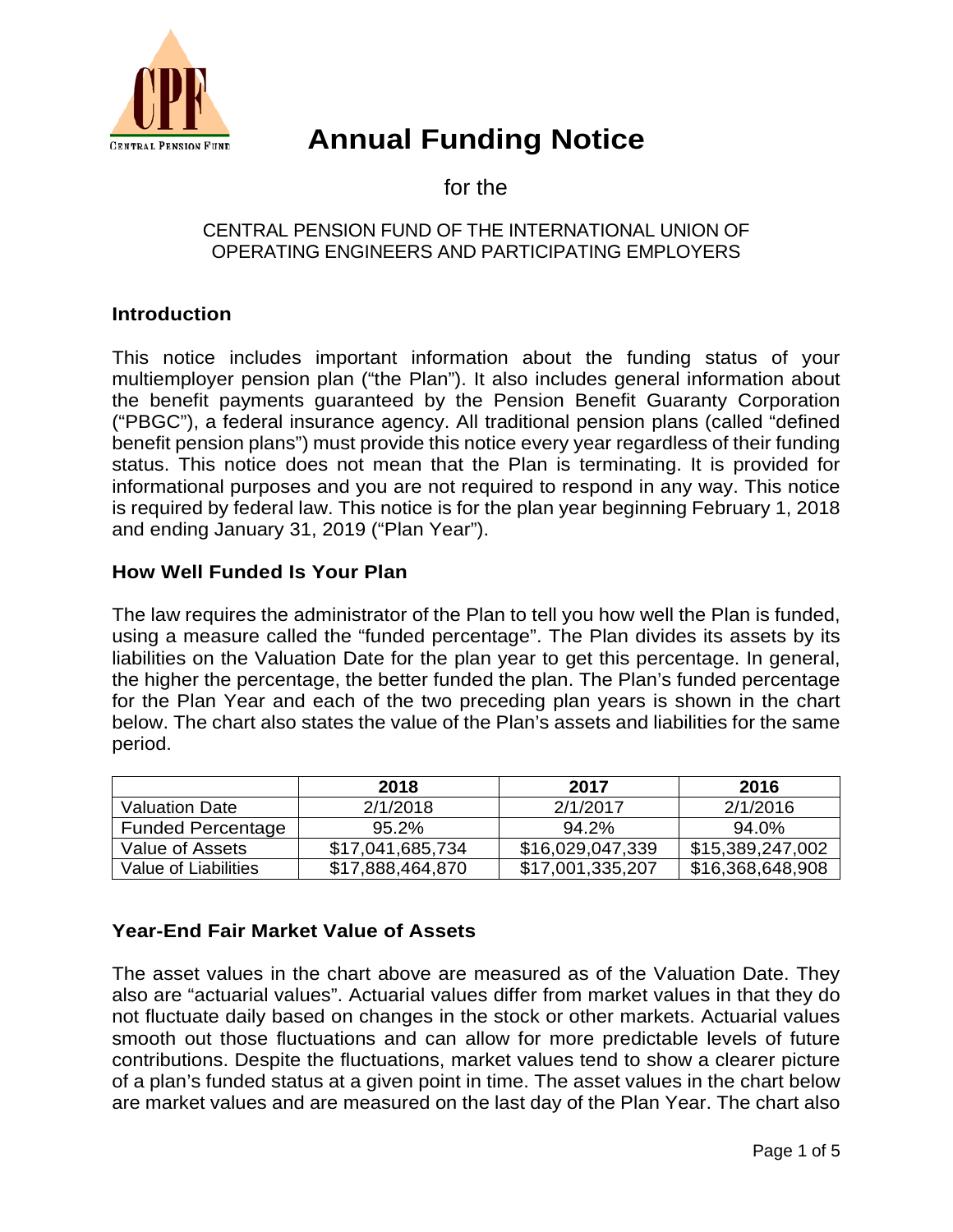includes the year-end market value of the Plan's assets for each of the two preceding plan years.

| Plan Year-End                         | 1/31/2019 | 1/31/2018        | 1/31/2017        |
|---------------------------------------|-----------|------------------|------------------|
| Fair Market Value   \$17,787,773,651* |           | \$18,352,499,267 | \$15,640,553,569 |
| of Assets                             |           |                  |                  |

∗Note: The January 31, 2019 market value of assets is an estimate based on the most accurate unaudited financial information available at the time this notice was prepared.

# **Endangered, Critical, or Critical and Declining Status**

Under federal pension law, a plan generally is in "endangered" status if its funded percentage is less than 80 percent. A plan is in "critical" status if the funded percentage is less than 65 percent (other factors may also apply). A plan is in "critical and declining" status if it is in critical status and is projected to become insolvent (run out of money to pay benefits) within 15 years (or within 20 years if a special rule applies). If a pension plan enters endangered status, the trustees of the plan are required to adopt a funding improvement plan. Similarly, if a pension plan enters critical status or critical and declining status, the trustees of the plan are required to adopt a rehabilitation plan. Funding improvement and rehabilitation plans establish steps and benchmarks for pension plans to improve their funding status over a specified period of time. The plan sponsor of a plan in critical and declining status may apply for approval to amend the plan to reduce current and future payment obligations to participants and beneficiaries.

The Plan was not in endangered, critical, or critical and declining status in the Plan Year.

If the Plan is in endangered, critical, or critical and declining status for the plan year ending January 31, 2019, separate notification of that status has or will be provided.

## **Participant Information**

The total number of participants and beneficiaries covered by the Plan on the valuation date was 202,017. Of this number, 87,250 were current employees, 74,007 were retired participants and beneficiaries receiving benefits, and 40,760 were inactive vested participants retired or no longer working for an employer and have a right to future benefits.

#### **Funding & Investment Policies**

Every pension plan must have a procedure to establish a funding policy for plan objectives. A funding policy relates to how much money is needed to pay promised benefits. The funding policy of the Plan is to maintain funding levels adequate to meet all statutory and legal requirements by aligning projected benefit liabilities with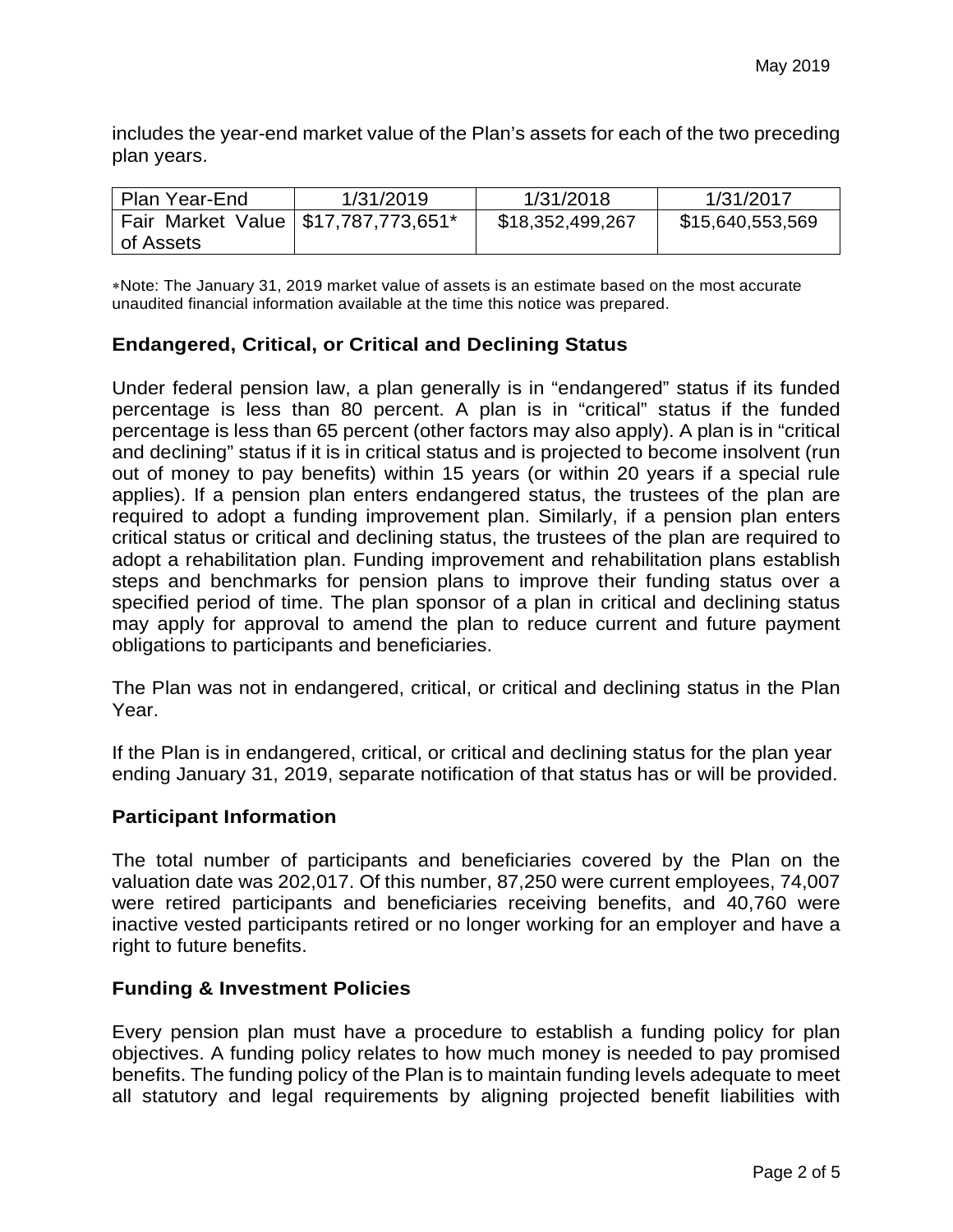projected contribution and investment income, as recommended by the Fund Actuary.

Pension plans also have investment policies. These generally are written guidelines or general instructions for making investment management decisions. The investment policy of the Plan is to broadly diversify the Plan's investments among various asset classes, in order to preserve the principal, while recognizing the need for investment income and appreciation, and to do so while incurring a minimal amount of risk.

Under the Plan's investment policy, the Plan's assets were allocated among the following categories of investments, as of the end of the Plan Year. These allocations are percentages of total assets:

| <b>Asset Allocations</b>                 | Percentage: |
|------------------------------------------|-------------|
| <b>Stocks</b>                            | 56.2%       |
| <b>Investment Grade Debt Instruments</b> | 22.3%       |
| High-yield Debt Instruments              | 1.9%        |
| <b>Real Estate</b>                       | 6.7%        |
| Other                                    | 12.9%       |

#### **Right to Request a Copy of the Annual Report**

Pension plans must file annual reports with the US Department of Labor. The report is called the "Form 5500." These reports contain financial and other information. You may obtain an electronic copy of your Plan's annual report by going to [www.efast.dol.gov](http://www.efast.dol.gov/) and using the search tool. Annual reports also are available from the US Department of Labor, Employee Benefits Security Administration's Public Disclosure Room at 200 Constitution Avenue, NW, Room N-1513, Washington, DC 20210, or by calling 202-693-8673. Or you may obtain a copy of the Plan's annual report by making a written request to the plan administrator. Annual reports do not contain personal information, such as the amount of your accrued benefit. You may contact your plan administrator if you want information about your accrued benefits. Your plan administrator is identified below under "Where to Get More Information."

## **Summary of Rules Governing Insolvent Plans**

Federal law has a number of special rules that apply to financially troubled multiemployer plans that become insolvent, either as ongoing plans or plans terminated by mass withdrawal. The plan administrator is required by law to include a summary of these rules in the annual funding notice. A plan is insolvent for a plan year if its available financial resources are not sufficient to pay benefits when due for the plan year. An insolvent plan must reduce benefit payments to the highest level that can be paid from the plan's available resources. If such resources are not enough to pay benefits at the level specified by law (see Benefit Payments Guaranteed by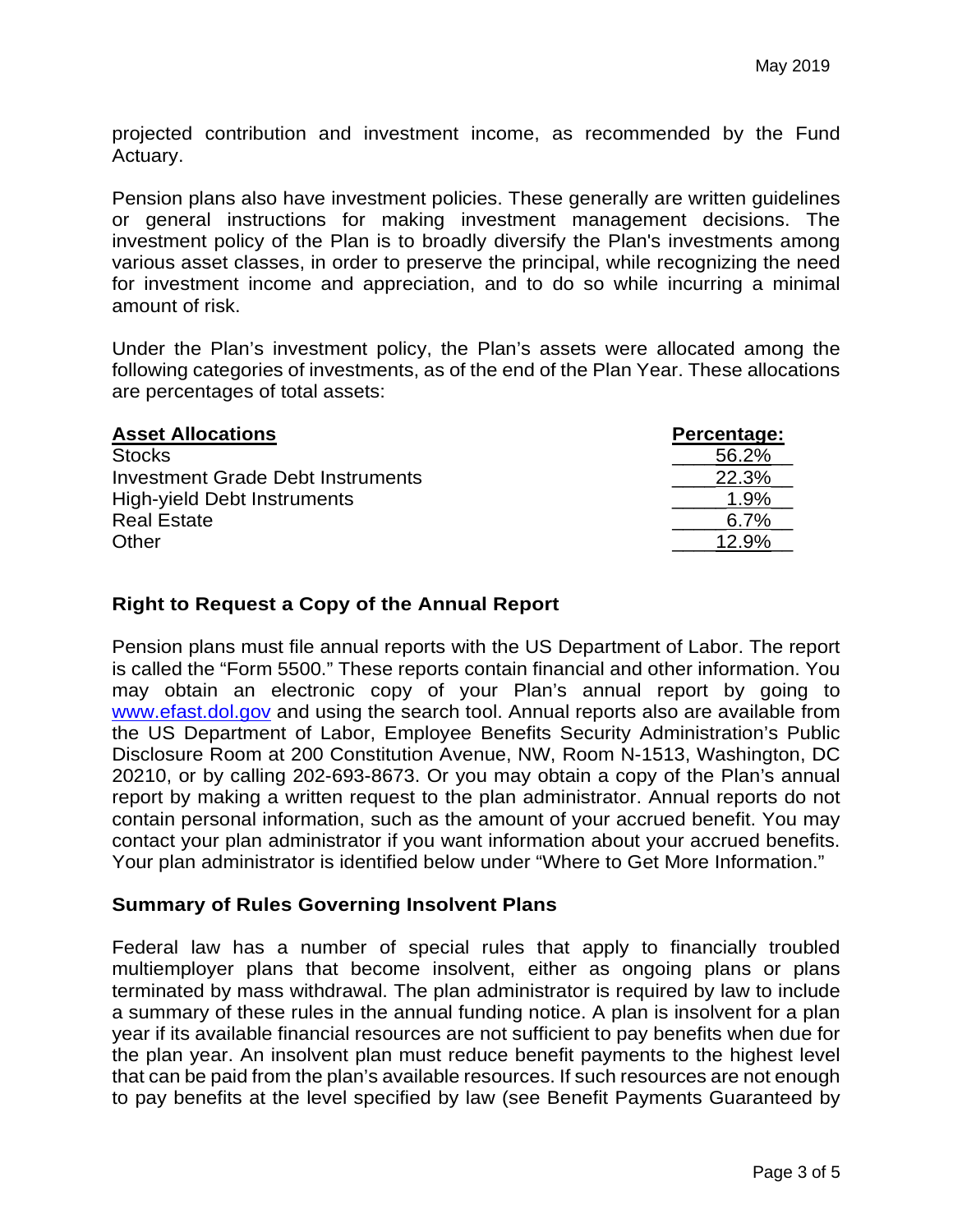the PBGC, below), the plan must apply to the PBGC for financial assistance. The PBGC will loan the plan the amount necessary to pay benefits at the guaranteed level. Reduced benefits may be restored if the plan's financial condition improves.

A plan that becomes insolvent must provide prompt notice of its status to participants and beneficiaries, contributing employers, labor unions representing participants, and PBGC. In addition, participants and beneficiaries also must receive information regarding whether, and how, their benefits will be reduced or affected, including loss of a lump sum option.

#### **Benefit Payments Guaranteed by the PBGC**

The maximum benefit that the PBGC guarantees is set by law. Only benefits that you have earned a right to receive and that cannot be forfeited (called vested benefits) are guaranteed. There are separate insurance programs with different benefit guarantees and other provisions for single-employer plans and multiemployer plans. Your Plan is covered by PBGC's multiemployer program. Specifically, the PBGC guarantees a monthly benefit payment equal to 100 percent of the first \$11 of the Plan's monthly benefit accrual rate, plus 75 percent of the next \$33 of the accrual rate, times each year of credited service. The PBGC's maximum guarantee, therefore, is \$35.75 per month times a participant's years of credited service.

*Example 1:* If a participant with 10 years of credited service has an accrued monthly benefit of \$600, the accrual rate for purposes of determining the PBGC guarantee would be determined by dividing the monthly benefit by the participant's years of service (\$600/10), which equals \$60. The guaranteed amount for a \$60 monthly accrual rate is equal to the sum of \$11 plus \$24.75 (.75 x \$33), or \$35.75. Thus, the participant's guaranteed monthly benefit would be \$357.50 (\$35.75 x 10).

*Example 2:* If the participant in Example 1 has an accrued monthly benefit of \$200, the accrual rate for purposes of determining the guarantee would be \$20 (or \$200/10). The guaranteed amount for a \$20 monthly accrual rate is equal to the sum of \$11 plus \$6.75 (.75 x \$9), or \$17.75. Thus, the participant's guaranteed monthly benefit would be \$177.50 (\$17.75 x 10).

The PBGC guarantees pension benefits payable at normal retirement age and some early retirement benefits. In addition, the PBGC guarantees qualified preretirement survivor benefits (which are preretirement death benefits payable to the surviving spouse of a participant who dies before starting to receive benefit payments). In calculating a person's monthly payment, the PBGC will disregard any benefit increases that were made under a plan within 60 months before the earlier of the plan's termination or insolvency (or benefits that were in effect for less than 60 months at the time of termination or insolvency). Similarly, the PBGC does not guarantee benefits above the normal retirement benefit, disability benefits not in pay status, or non-pension benefits, such as health insurance, life insurance, death benefits, vacation pay, or severance pay.